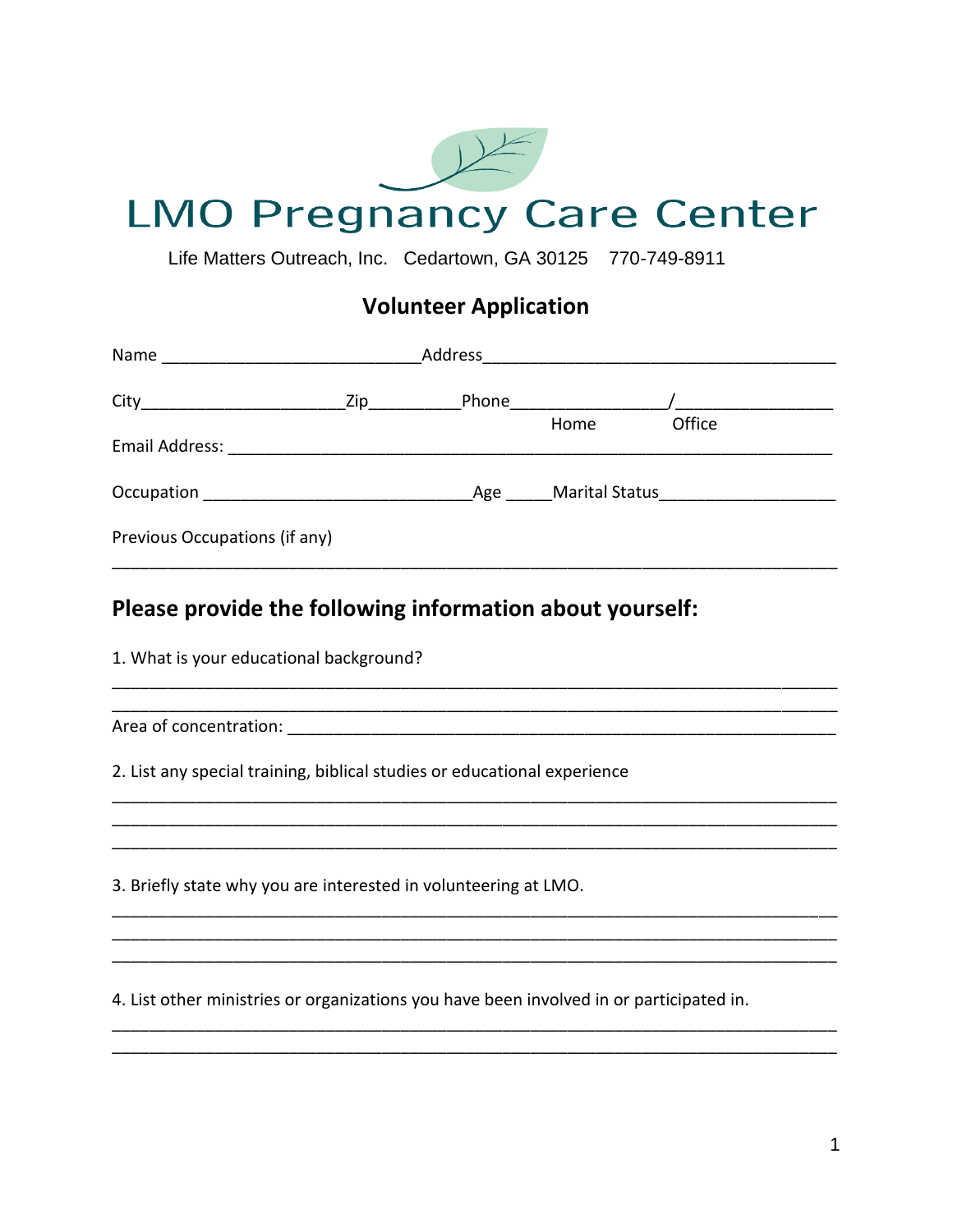| 5. How does your spouse/family feel about this involvement at the LMO? Are they supportive?                                             |
|-----------------------------------------------------------------------------------------------------------------------------------------|
| 6. Have you ever counseled a woman who was considering an abortion?                                                                     |
| 7. Have you had an abortion?                                                                                                            |
| Yes No (If yes, please explain                                                                                                          |
| 8. If yes, do you feel you have healed from the experience?                                                                             |
| 9. Have you ever known an unwed mother? Yes ______ No____(Explanation)<br>10. How do you feel about a single person parenting her baby? |
| 11. How do you feel about a woman placing her baby for adoption?                                                                        |
| 12. When do you feel intercourse is morally permissible?                                                                                |
| 13. What are your feelings regarding birth control and teenagers or adults who are single and<br>sexually active?                       |
| 14. Do you agree with the Biblical definition of marriage between one man and one woman?<br>$-$ yes $-$ no                              |
| 15. What special gifts, talents, or personality traits do you bring to this ministry?                                                   |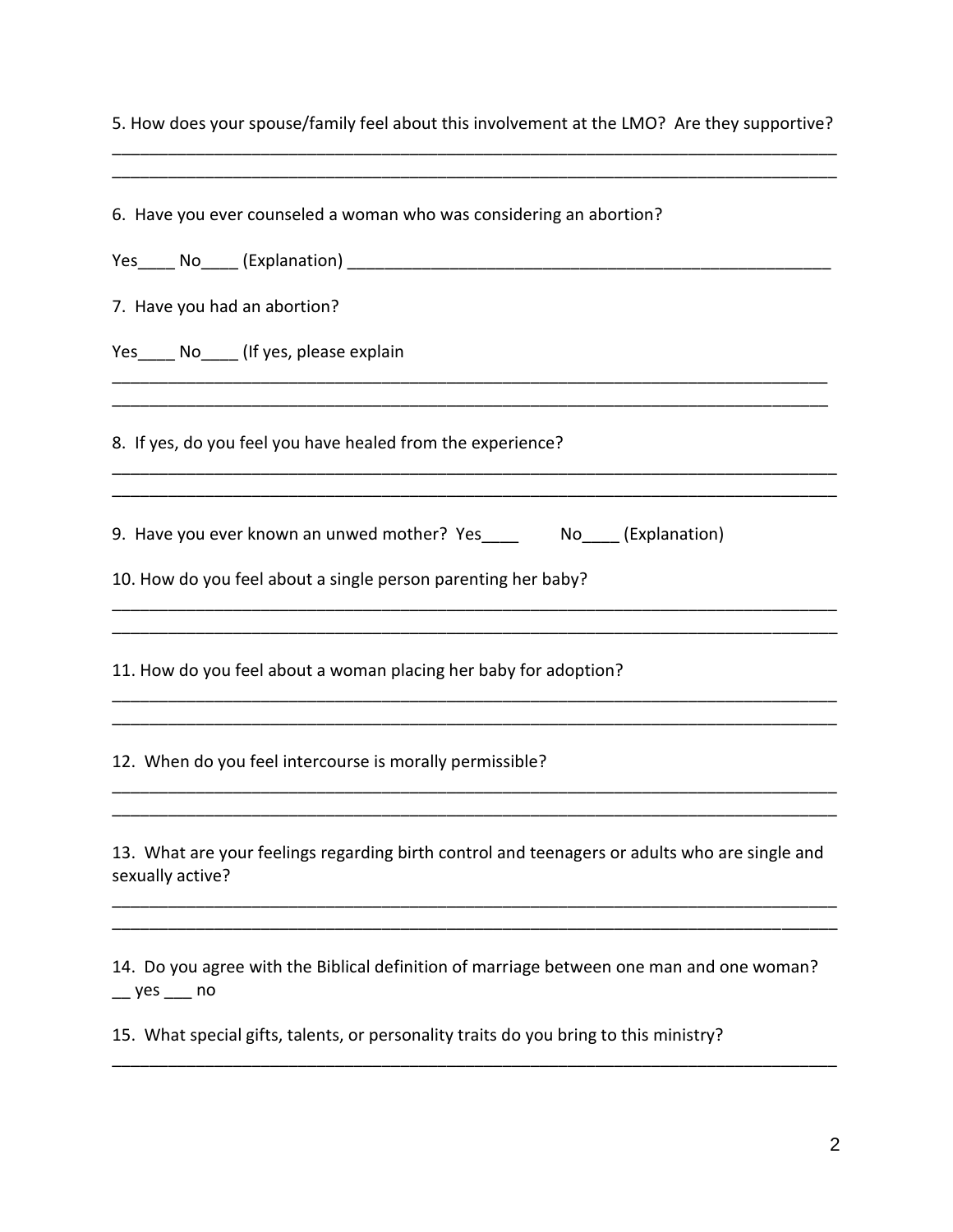16. What are your personal strengths?

17. What are possible areas of weakness?

18. If you have any special gifts or talents that you bring with you to this ministry, feel free to list them:

19. Are there any personality types you have difficulty working with? \_\_\_\_\_\_\_\_\_\_\_\_\_\_\_\_\_\_\_\_\_\_\_\_\_\_\_\_\_

## The following questions pertain to your spiritual life.

1. Have you accepted Jesus Christ as your Savior? Yes\_\_\_\_\_ 

2. In your own words, what is a Christian?

3. Do you consider yourself a Christian?

4. How long have you been a Christian?

5. Please give a few brief statements (testimony) about how you came to know Christ as your personal Lord and Savior.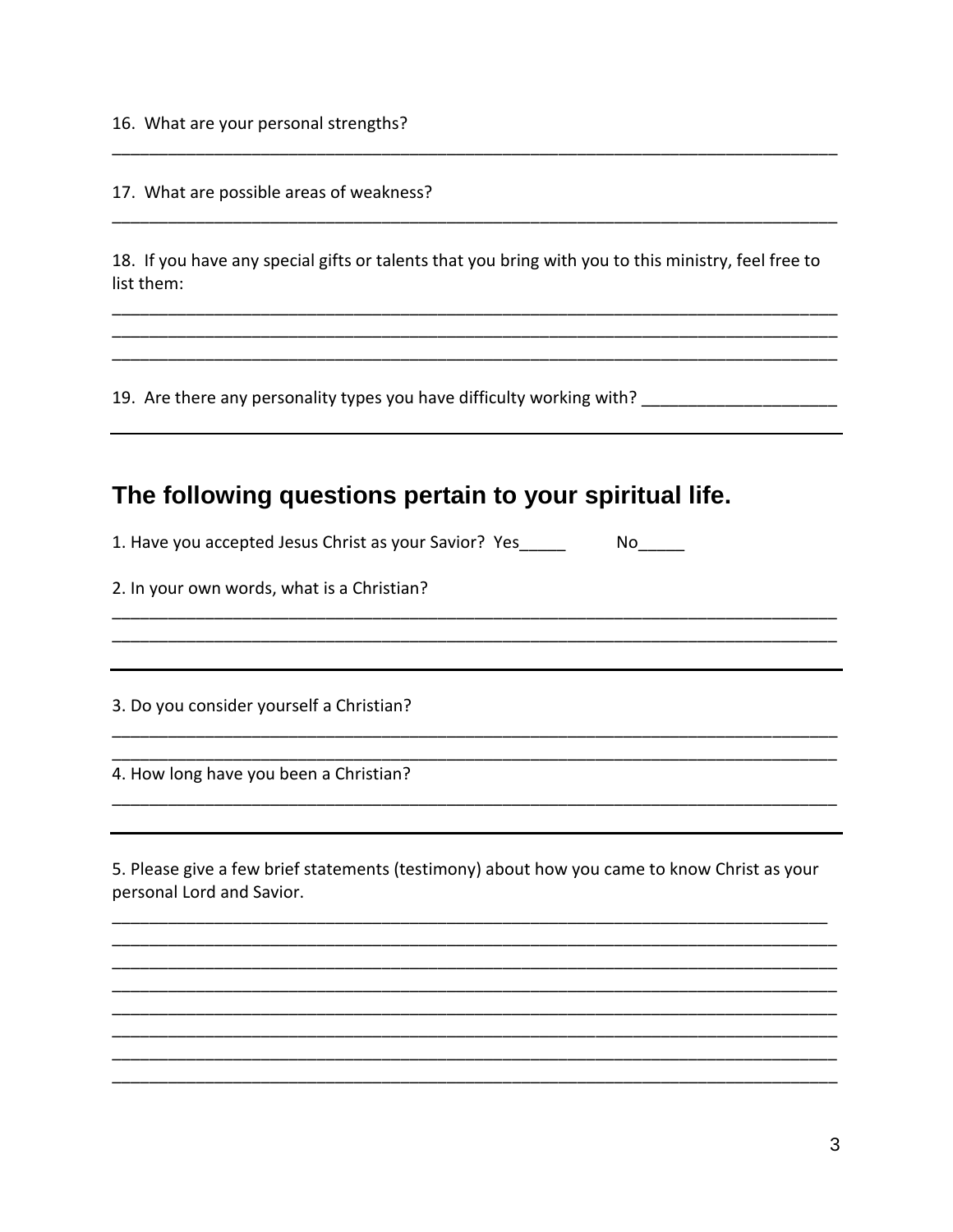6. Do you have a daily devotional time? Explain what it looks like.

| with this?                                      | 7. Volunteering at LMO involves spiritual warfare! How do you feel you will personally deal |
|-------------------------------------------------|---------------------------------------------------------------------------------------------|
|                                                 |                                                                                             |
|                                                 |                                                                                             |
|                                                 |                                                                                             |
|                                                 |                                                                                             |
| woman with a crisis pregnancy?                  | 8. Under what circumstances would you consider abortion as an alternative for a             |
| Never an option and the state of rape/incest    |                                                                                             |
| In cases of extreme severe psychological stress |                                                                                             |
|                                                 |                                                                                             |
|                                                 | 9. Personal Abortion Knowledge: In this section, please make a general evaluation of your   |

\_\_\_\_\_\_\_\_\_\_\_\_\_\_\_\_\_\_\_\_\_\_\_\_\_\_\_\_\_\_\_\_\_\_\_\_\_\_\_\_\_\_\_\_\_\_\_\_\_\_\_\_\_\_\_\_\_\_\_\_\_\_\_\_\_\_\_\_\_\_\_\_\_\_\_\_\_\_

knowledge in the following areas:

- a. Knowledge of how abortions are performed/methods used to perform abortion. Excellent Good Fair Poor
- b. Knowledge of the existing laws regulating abortion. Excellent Good Fair Poor
- c. Knowledge of what the Bible teaches (directly or indirectly) about abortion. Excellent\_\_\_\_\_ Good\_\_\_\_\_ Fair\_\_\_\_\_ Poor\_\_\_\_\_

10. Please list any books, films, or other materials that you have read or viewed that relate to abortion, pregnancy, or alternatives to abortion.

\_\_\_\_\_\_\_\_\_\_\_\_\_\_\_\_\_\_\_\_\_\_\_\_\_\_\_\_\_\_\_\_\_\_\_\_\_\_\_\_\_\_\_\_\_\_\_\_\_\_\_\_\_\_\_\_\_\_\_\_\_\_\_\_\_\_\_\_\_\_\_\_\_\_\_\_\_\_ \_\_\_\_\_\_\_\_\_\_\_\_\_\_\_\_\_\_\_\_\_\_\_\_\_\_\_\_\_\_\_\_\_\_\_\_\_\_\_\_\_\_\_\_\_\_\_\_\_\_\_\_\_\_\_\_\_\_\_\_\_\_\_\_\_\_\_\_\_\_\_\_\_\_\_\_\_\_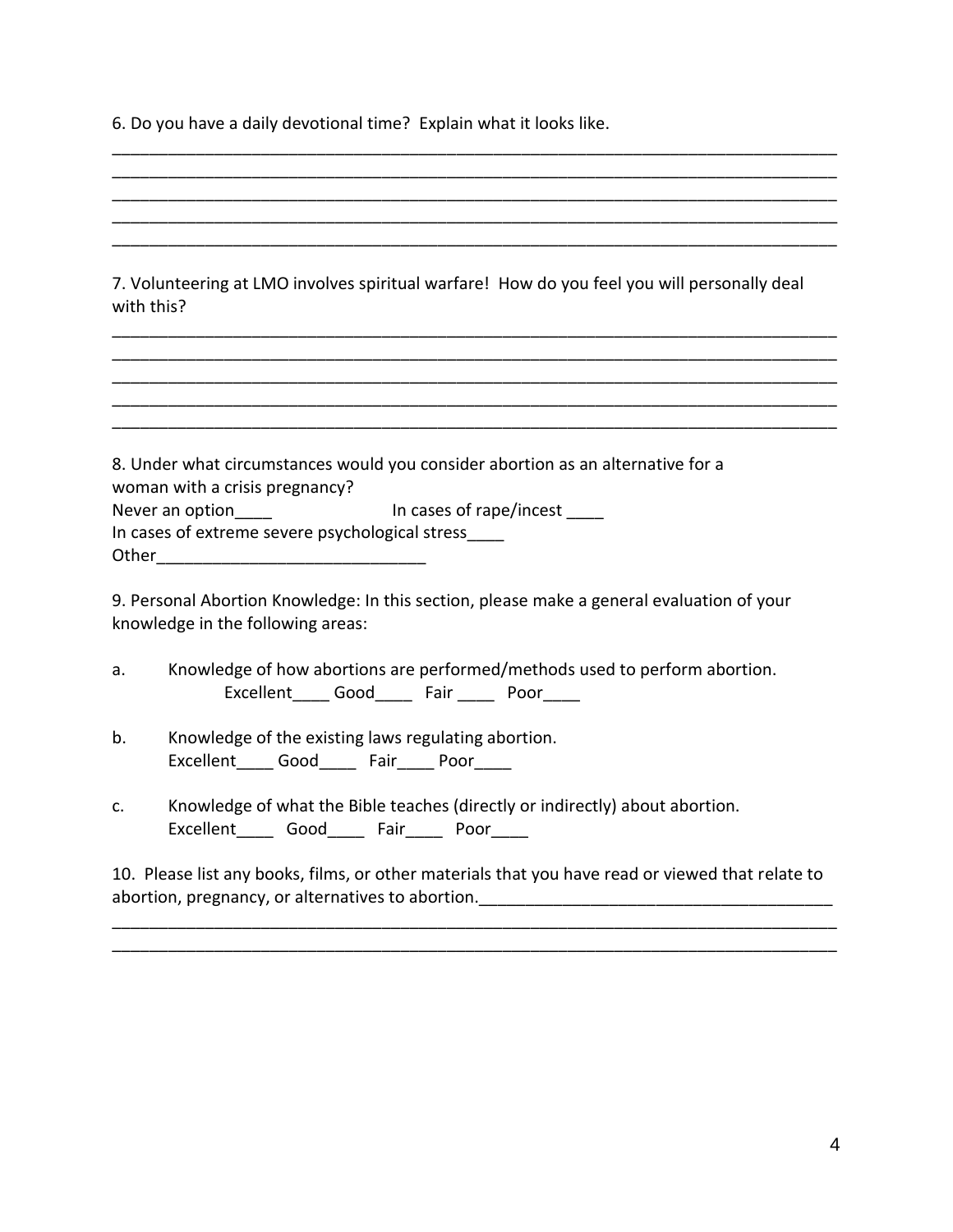Please provide the following information on your local church.

| Address Address Address Address Address Address Address Address Address Address Address Address Address Address Address Address Address Address Address Address Address Address Address Address Address Address Address Addres    |  |
|-----------------------------------------------------------------------------------------------------------------------------------------------------------------------------------------------------------------------------------|--|
|                                                                                                                                                                                                                                   |  |
|                                                                                                                                                                                                                                   |  |
| May we call your pastor for a reference? Yes _____ No _____                                                                                                                                                                       |  |
| Describe positions held/services performed, and/or areas of involvement within the                                                                                                                                                |  |
| Below, please list the name and address of two people to whom we can send a<br>reference form. One of these people should be your Pastor, and the other<br>should be someone who knows you and your commitment to the Lord, well. |  |
|                                                                                                                                                                                                                                   |  |
|                                                                                                                                                                                                                                   |  |
|                                                                                                                                                                                                                                   |  |
|                                                                                                                                                                                                                                   |  |
| Address: _______________                                                                                                                                                                                                          |  |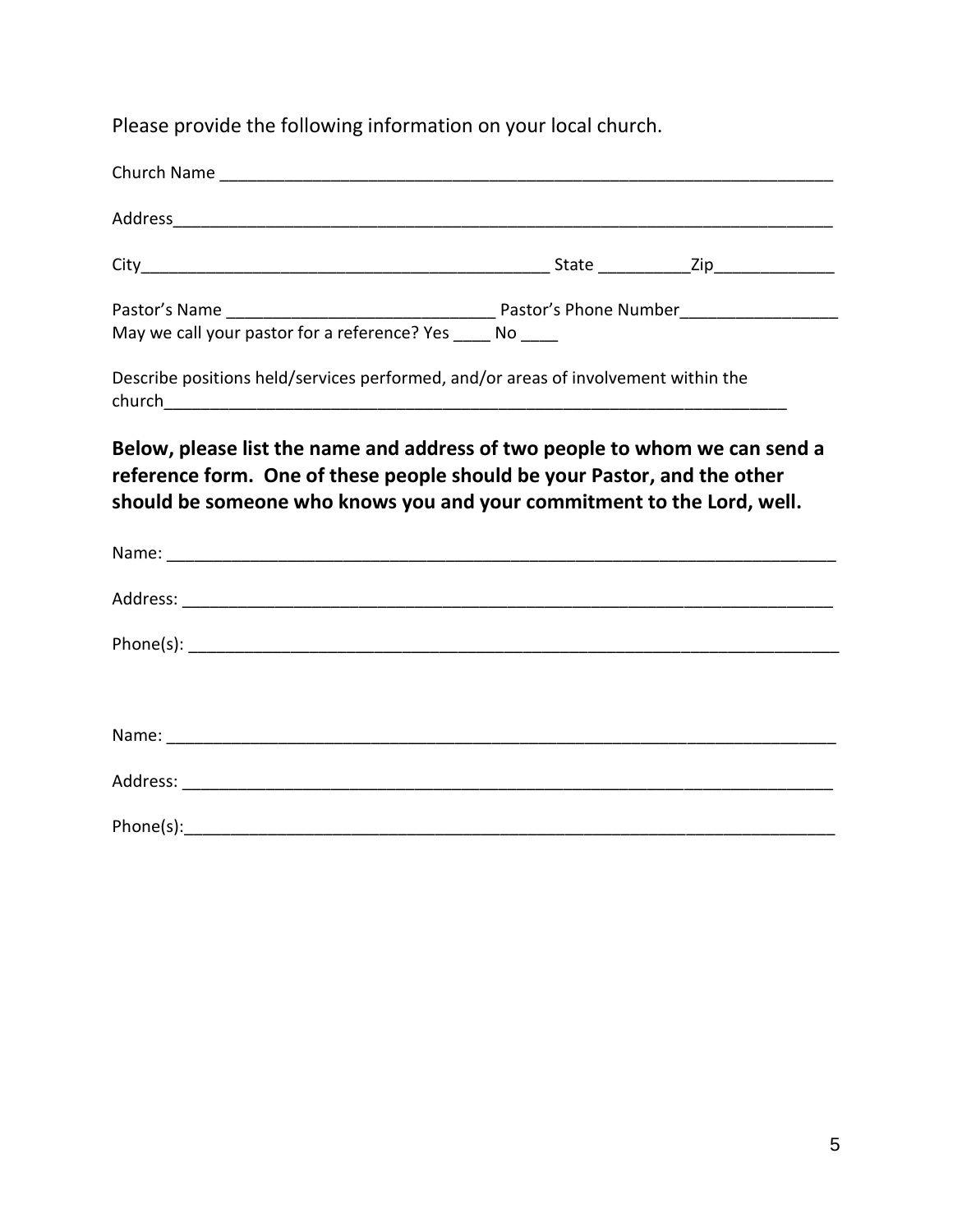| <b>Volunteer Service:</b>                                                                                                                                                                                                                                               |
|-------------------------------------------------------------------------------------------------------------------------------------------------------------------------------------------------------------------------------------------------------------------------|
|                                                                                                                                                                                                                                                                         |
|                                                                                                                                                                                                                                                                         |
|                                                                                                                                                                                                                                                                         |
|                                                                                                                                                                                                                                                                         |
|                                                                                                                                                                                                                                                                         |
|                                                                                                                                                                                                                                                                         |
| ,我们也不能在这里的时候,我们也不能在这里的时候,我们也不能会不能会不能会不能会不能会不能会不能会不能会不能会不能会。<br>第2012章 我们的时候,我们的时候,我们的时候,我们的时候,我们的时候,我们的时候,我们的时候,我们的时候,我们的时候,我们的时候,我们的时候,我们的时候,我<br><u> 1989 - Andrea Andrea Andrea Andrea Andrea Andrea Andrea Andrea Andrea Andrea Andrea Andrea Andrea Andrea And</u> |
|                                                                                                                                                                                                                                                                         |
|                                                                                                                                                                                                                                                                         |
|                                                                                                                                                                                                                                                                         |
|                                                                                                                                                                                                                                                                         |
|                                                                                                                                                                                                                                                                         |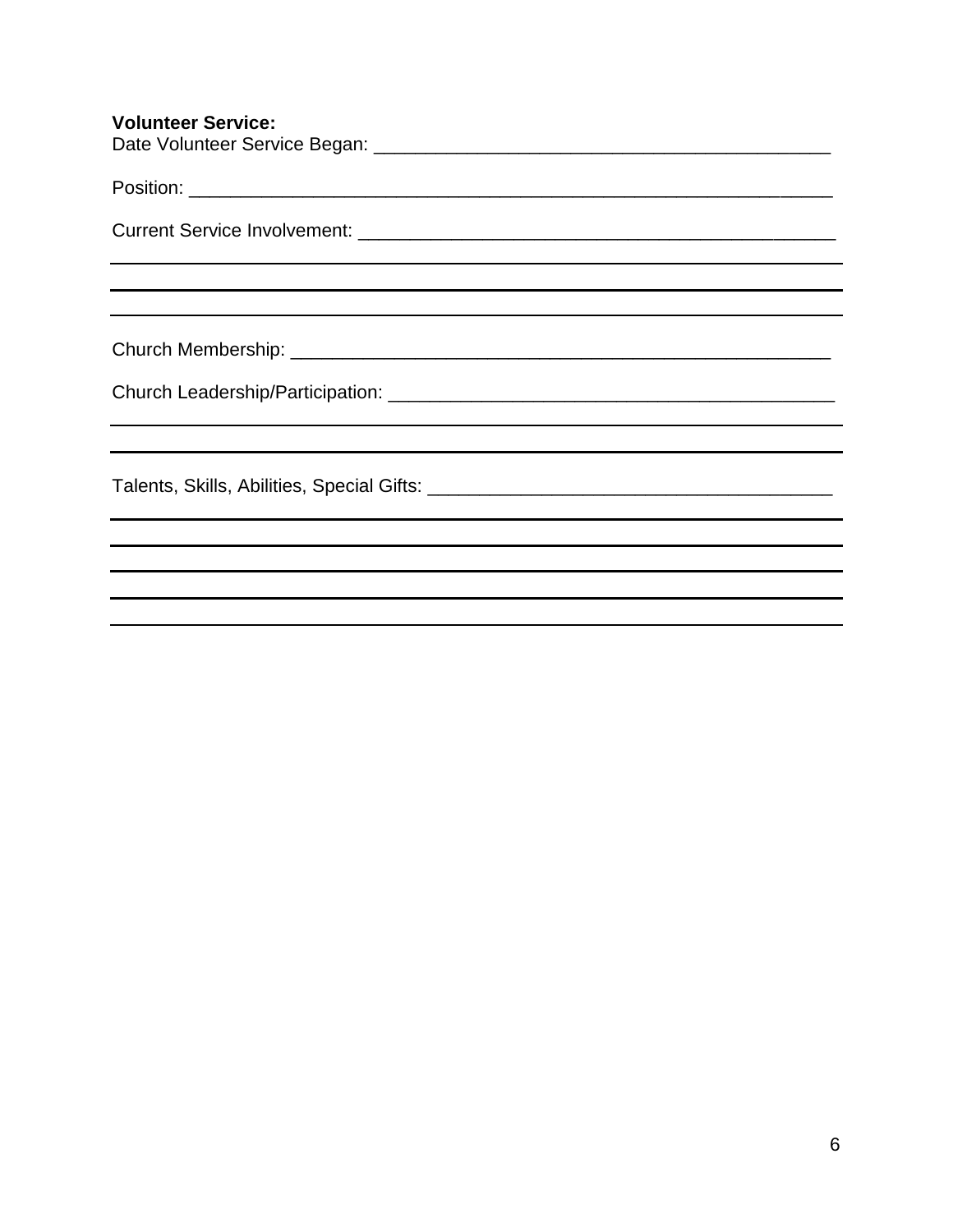### **JOIN A VOLUNTEER TEAM**

#### **Please check all areas that you are interested in.**

#### **\_\_\_\_Care Coordinator Team**

This team works directly with clients in the Care Room to educate them about their pregnancy options, encourage them, and connect them with resources. This is the team most needed in order to provide services to the clients coming into the center. Please prayerfully consider this team or you may choose to serve on a different team until you feel more prepared in this area, or as you complete your volunteer training. *Vicki Jackson and Heather Blackmon lead this team.*

#### **\_\_\_\_Caring Closet Team**

This team volunteers in the Caring Closet and Blessing Boutique to help keep clothes organized and in season, and assist young women in choosing appropriate choices as they spend their "baby bucks".

#### **\_\_\_\_ABIDE Mentor Team**

This is a team of Parenting Mentors who assist our Parenting class attendees. Parenting Mentors are trained in assisting these clients with their DVD sessions and assignment.

#### **\_\_\_\_Office Support Team**

This volunteer team greets people at the front counter, answers phone calls, makes appointments, makes needed copies and stuffs envelopes, etc

**Development Team** This team assists with community events and promotions. This team also organizes products and promotional items to distribute in order to educate the community about opportunities to partner with the Center and in order to inform young women about services offered. *Vicki Jackson leads this team.*

#### **\_\_\_Resource Team**

This team researches local resources that would be beneficial to our clients and assists in updating our resource information. Rhonda Heuer leads this team.

#### **\_\_\_\_Sexual Integrity Team**

Abstinence Presentations: This team will be trained to perform presentations in churches and the community.

#### **\_\_\_\_Facility Team**

Assists in cleaning and upkeep of facility. This team ensures that the Center is clean and gives a positive first impression to clients and visitors.

#### **\_\_\_\_Prayer Team**

This team is emailed prayer requests and prays over those requests. They also prayer walk the center.

### **Availability:**

Number of hours per week: Number of hours per day?

Preferred days of the week (Circle) M, T, W, T, F, S,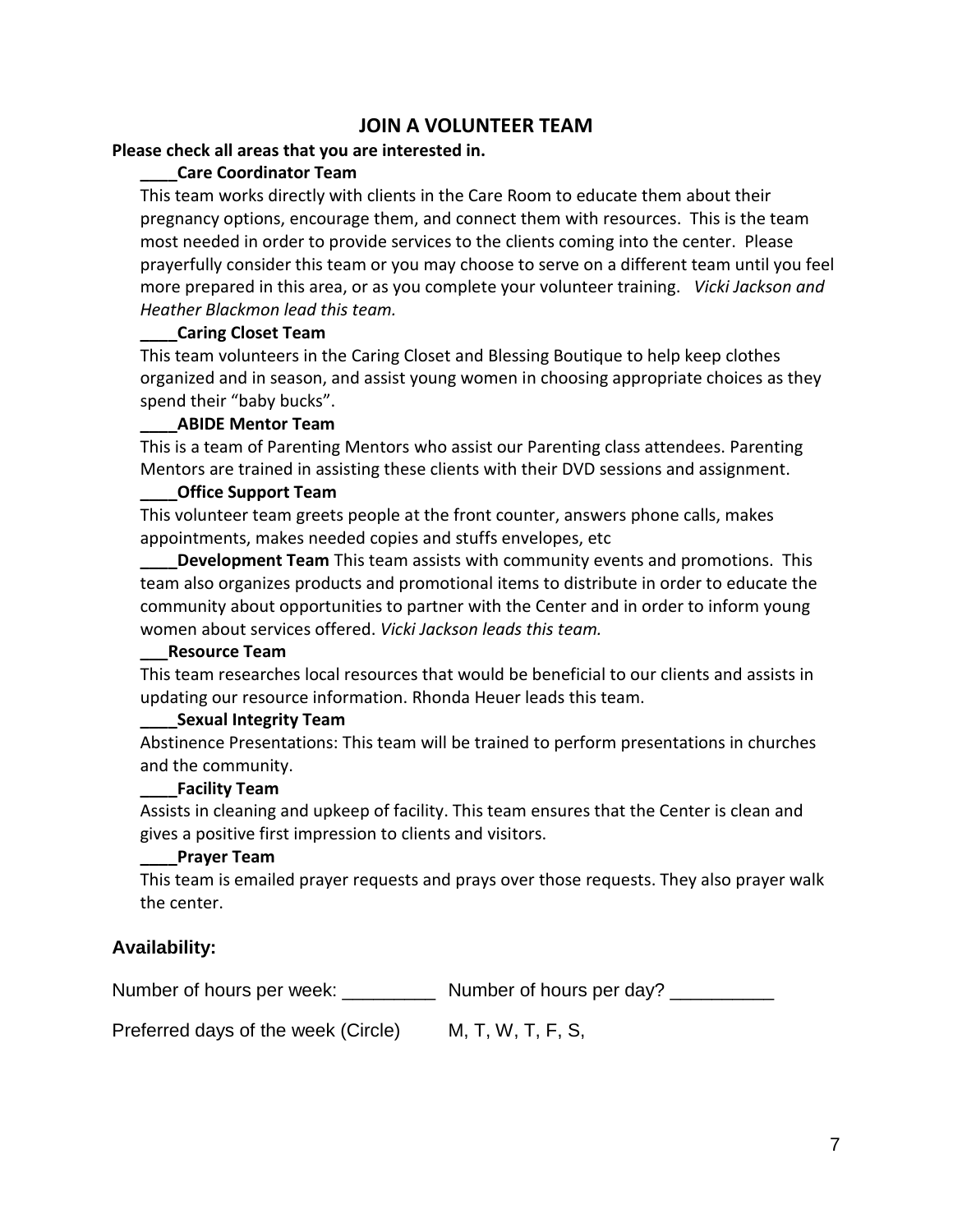

### **Life Matters Outreach, Inc. Statement of Faith**

We believe….

- 1. That the Bible, consisting of the 66 books of the Old and New Testament, is the infallible, inspired, inerrant Word of God, and is to be our final authority in faith and practice. (2Tim. 3:16, 17; 2 Peter 1:20-21)
- 2. There is only one true and living God eternally existing as a trinity in unity: God the Father, God the Son, and God the Holy Spirit--three persons but yet one God. (Deut. 6:4, Mt. 28:19)
- 3. Jesus Christ is the Son of God. He became truly man while remaining truly God through His virgin birth as conceived by the Holy Spirit. After living a sinless life, He died on the cross for the sins of the world, shedding His perfect blood for our atonement. On the third day of being in the tomb, He was bodily resurrected from the grave and forty (40) days later ascended back into heaven. (John 1:1, 2; 1:14, 10:30, Is. 7:14, Mt. 1:20-23)
- 4. Man was created in the image and likeness of God and placed in the Garden of Eden. Man rebelled against God, thereby placing all mankind under condemnation, making it absolutely necessary for everyone to repent and be born again in order to go to Heaven. (Gen. 1:26, Rom. 3:10 & 23, Acts 20:21, John 3:7)
- 5. Salvation is the free gift of God to all mankind, received by grace through faith alone, not of works. We believe that God is no respecter of persons in the manner of salvation, and has called all men to repentance. God our Creator has given man the free will to accept or reject this gift. (John 3:16, 17; Eph 2:8, 9; I Tim. 2:4; 2 Peter 3:9)
- 6. Eternal security is granted to those who are truly born again. God, the Author of Salvation, is also the One Who retains it and grants eternal blessedness and a literal heaven for the redeemed.
- 7. In the existence of a fiery hell and a personal devil, who is still working in the world to destroy the souls of men, and that he and all his angels and all who do not received Christ as their personal Savior, will eternally perish in the lake of fire. (Jude 1:7, John 8:44, Rev. 20:11-15)
- 8. In the Blessed Hope, and eagerly await the imminent return and glorious appearing of our Lord and Savior. (I Thes. 4:16-18, Titus 2:11-14)
- 9. That God created the earth in 6 days, and that this can in no way be reconciled with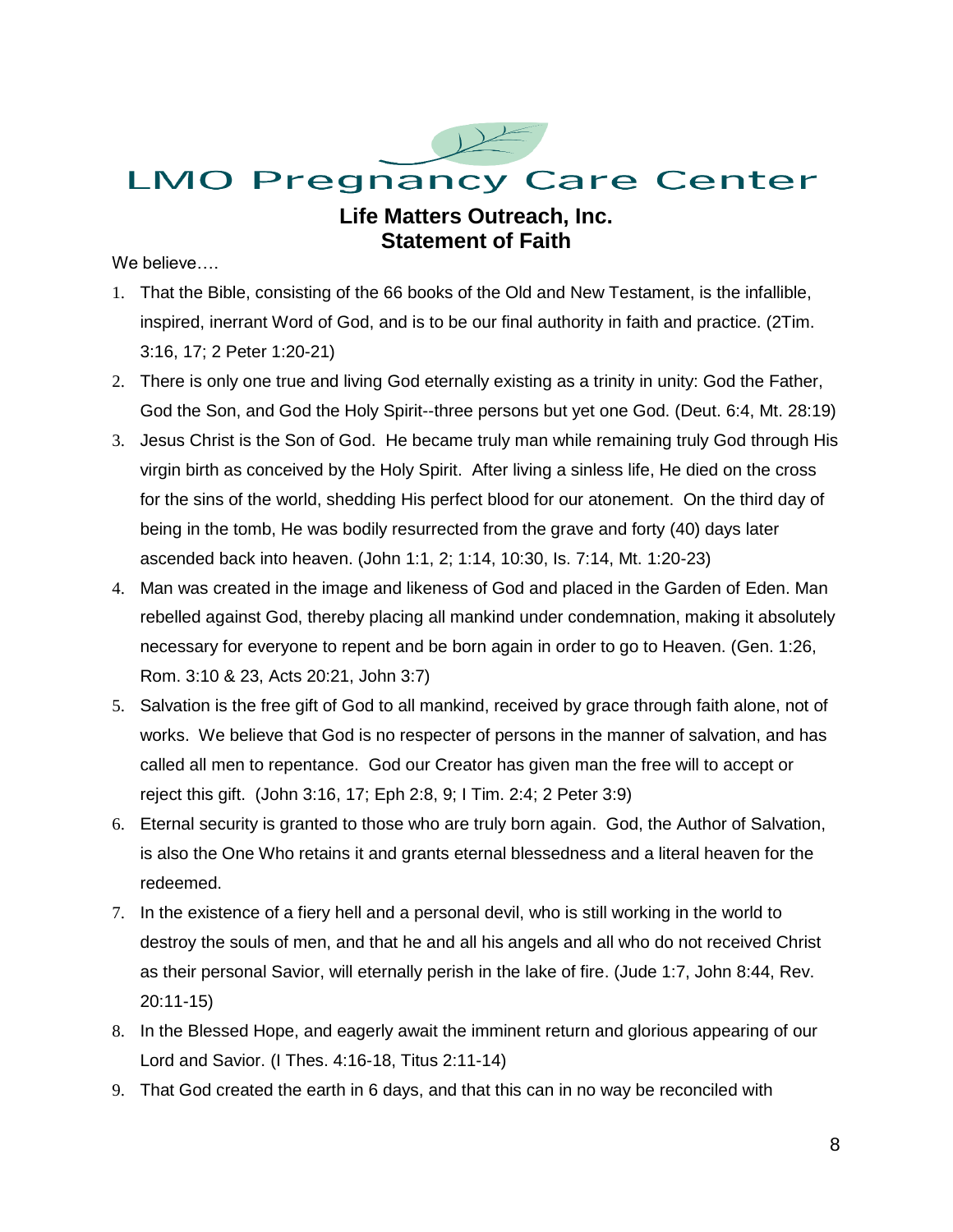evolution. (Gen. 1 and 2)

- 10. Human life begins at conception and the unborn child is a living human being. Abortion constitutes the taking of unborn human life. (Job 3:16, Psalm 139, Isa. 44:24; 49:1, Jer. 1:5, Luke 1:44)
- 11. In the authority of the local church, and that it is the duty of every born again soul to unite with a local, visible assembly, and to make a public profession of faith in the Lord Jesus Christ. (Rom. 10:9-10, Heb. 10:25, Acts 2:41-17)
- 12. That marriage is an ordained union of God, consisting of one man and one woman. All other sexual relations, including homosexuality, adultery, and pornography, are sinful perversions, and are forbidden by God. (Gen. 2:18-24, Gen. 19, Lev. 18:1-30, Rom. 1:16- 29, I Cor. 6:9-10, Heb 13:4)

Signature: \_\_\_\_\_\_\_\_\_\_\_\_\_\_\_\_\_\_\_\_\_\_\_\_\_\_\_\_\_\_ Date: \_\_\_\_\_\_\_\_\_\_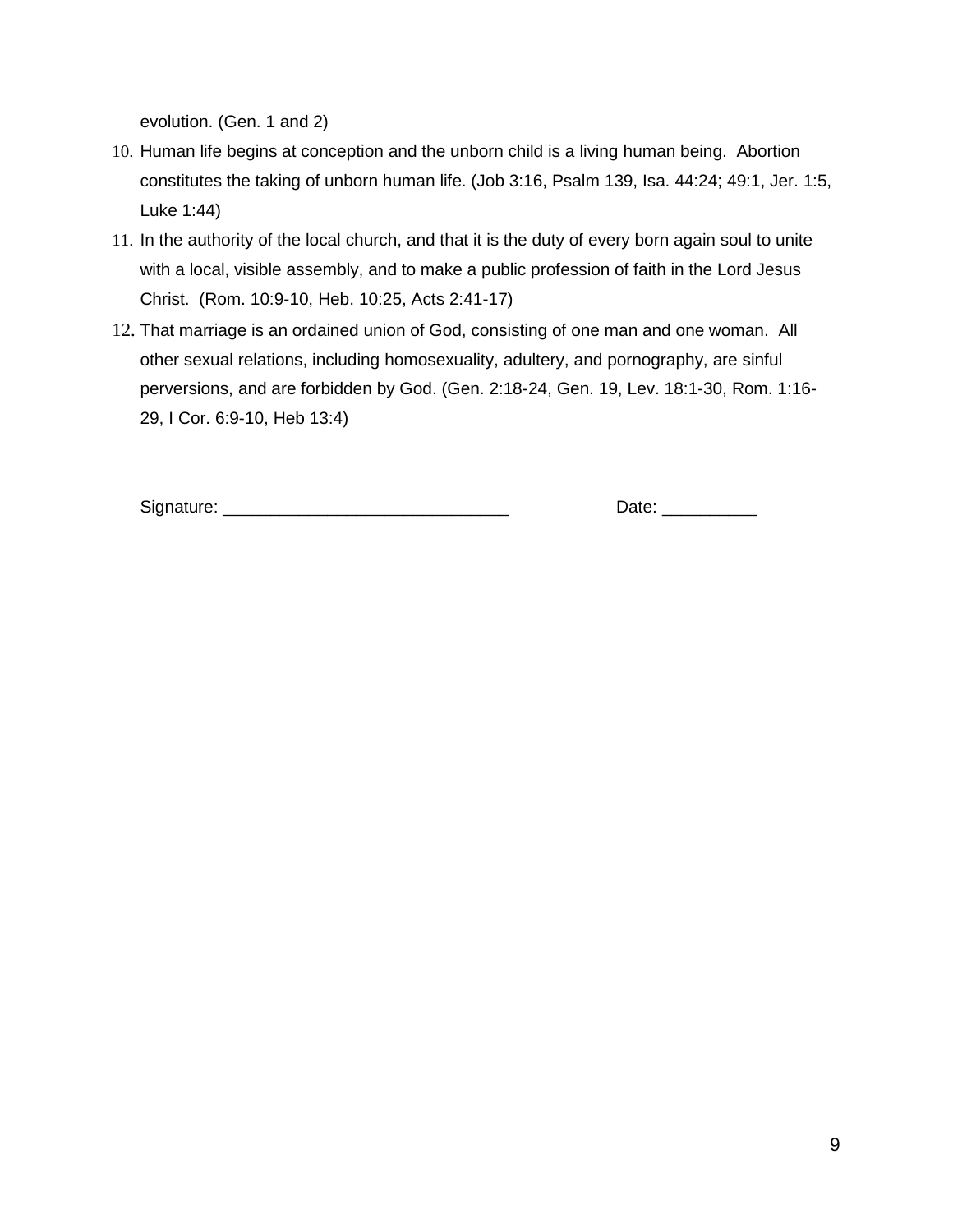

# **LMO Pregnancy Care Center**

# **Life Matters Outreach, Inc. Statement of Guiding Principles**

- 1. Human life is sacred from the moment of conception until natural death.
- 2. Legalized abortion on demand is the unjustifiable taking of a human life; therefore, LMO will not counsel, refer, or recommend any woman, regardless of the circumstances of conception (including rape and incest), for an abortion.
- 3. There is forgiveness and healing through Jesus Christ for women who have experienced abortion.
- 4. LMO is opposed to any practice, legal or illegal, that compromises the sanctity of life. This includes (but is not limited to) abortion, physician-assisted suicide, euthanasia, stem cell research, and abortifacient birth control methods. This does not include capital punishment.
- 5. Adoption is one positive alternative to abortion. LMO commends those agencies that assist women in placing their children for adoption and will cooperate with such agencies whenever possible.
- 6. LMO affirms the Biblical teaching that children are a blessing and welcomes them.
- 7. LMO affirms the Biblical model for marriage and family.
- 8. LMO promotes abstinence from sex until marriage.
- 9. LMO will not recommend or provide contraceptives to single women and will not refer them to agencies that do. LMO further holds the position that birth control methods do not completely protect one from pregnancy, are not effective in preventing STD's, and can in no way protect one's heart and emotional well-being.
- 10. LMO is committed to providing complete and accurate information to clients and refraining from any form of deception in advertising or individual conversations.
- 11. LMO will not discriminate in providing services on the basis of a client's race, creed, national origin, age, or marital status.
- 12. LMO will seek to lead each woman to a personal relationship with Jesus Christ.

Signature: \_\_\_\_\_\_\_\_\_\_\_\_\_\_\_\_\_\_\_\_\_\_\_\_\_\_\_\_\_\_\_\_\_ Date: \_\_\_\_\_\_\_\_\_\_\_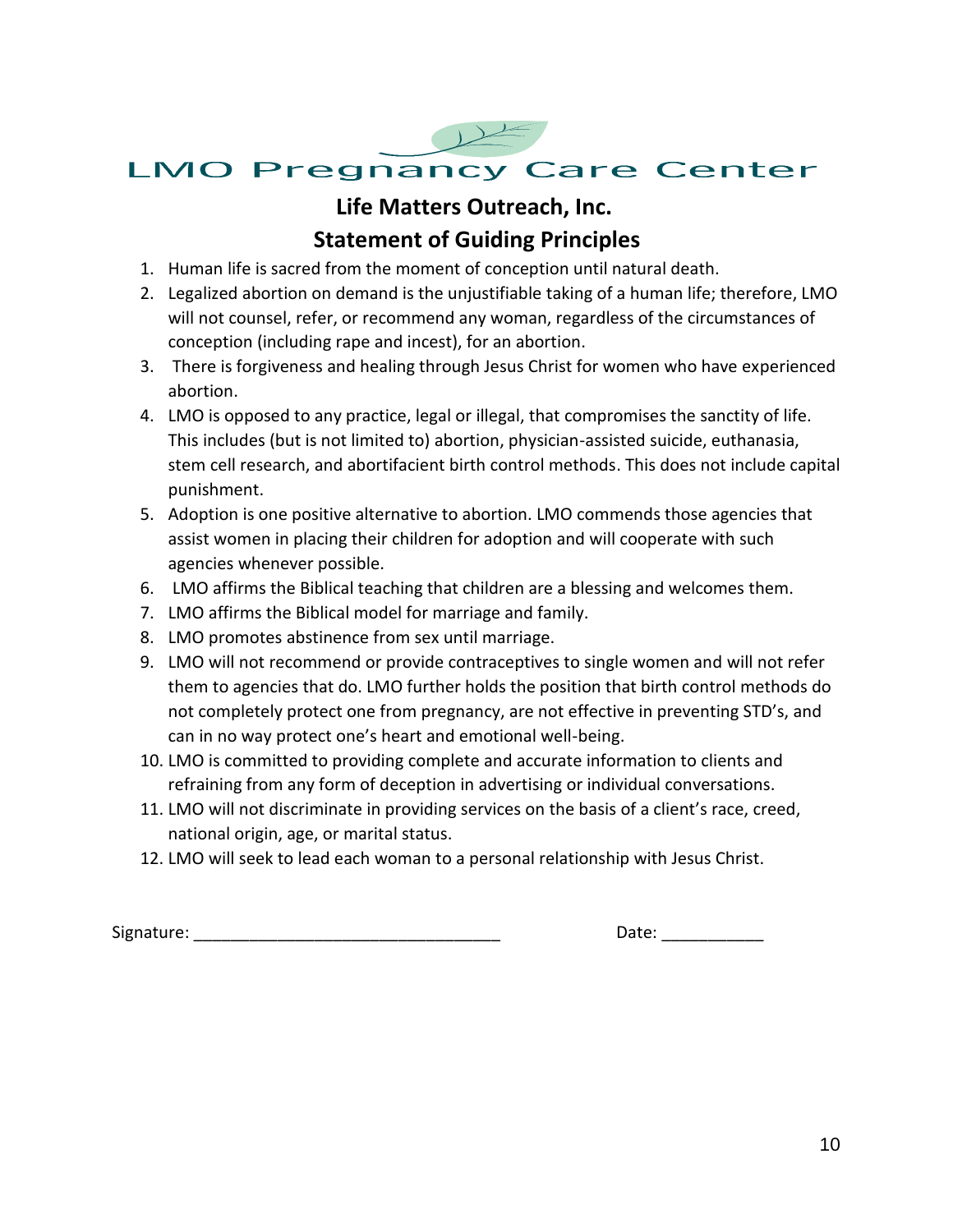

# **Life Matters Outreach, Inc. Commitment of Care**

- 1. Clients are served without regard to age, race, income, nationality, religious affiliation, disability, or other arbitrary circumstances.
- 2. Clients are treated with kindness, compassion, and in a caring manner.
- 3. Clients always receive honest and open answers.
- 4. Client pregnancy tests are distributed and administered in accordance with all applicable laws.
- 5. Client information is held in strict and absolute confidence.
- 6. Clients receive accurate information about pregnancy, fetal development, lifestyle issues, and related concerns.
- 7. We do not offer, recommend or refer for abortions or abortifacients, but we are committed to offering accurate information about abortion procedures and risks.
- 8. All of our advertising and communications are truthful and honest and accurately describe the services we offer.
- 9. All of our staff and volunteers receive proper training to uphold these standards.

Signature: \_\_\_\_\_\_\_\_\_\_\_\_\_\_\_\_\_\_\_\_\_\_\_\_\_\_\_\_\_\_\_\_\_\_\_\_\_\_\_\_\_ Date:\_\_\_\_\_\_\_\_\_\_\_\_\_\_\_\_\_\_\_